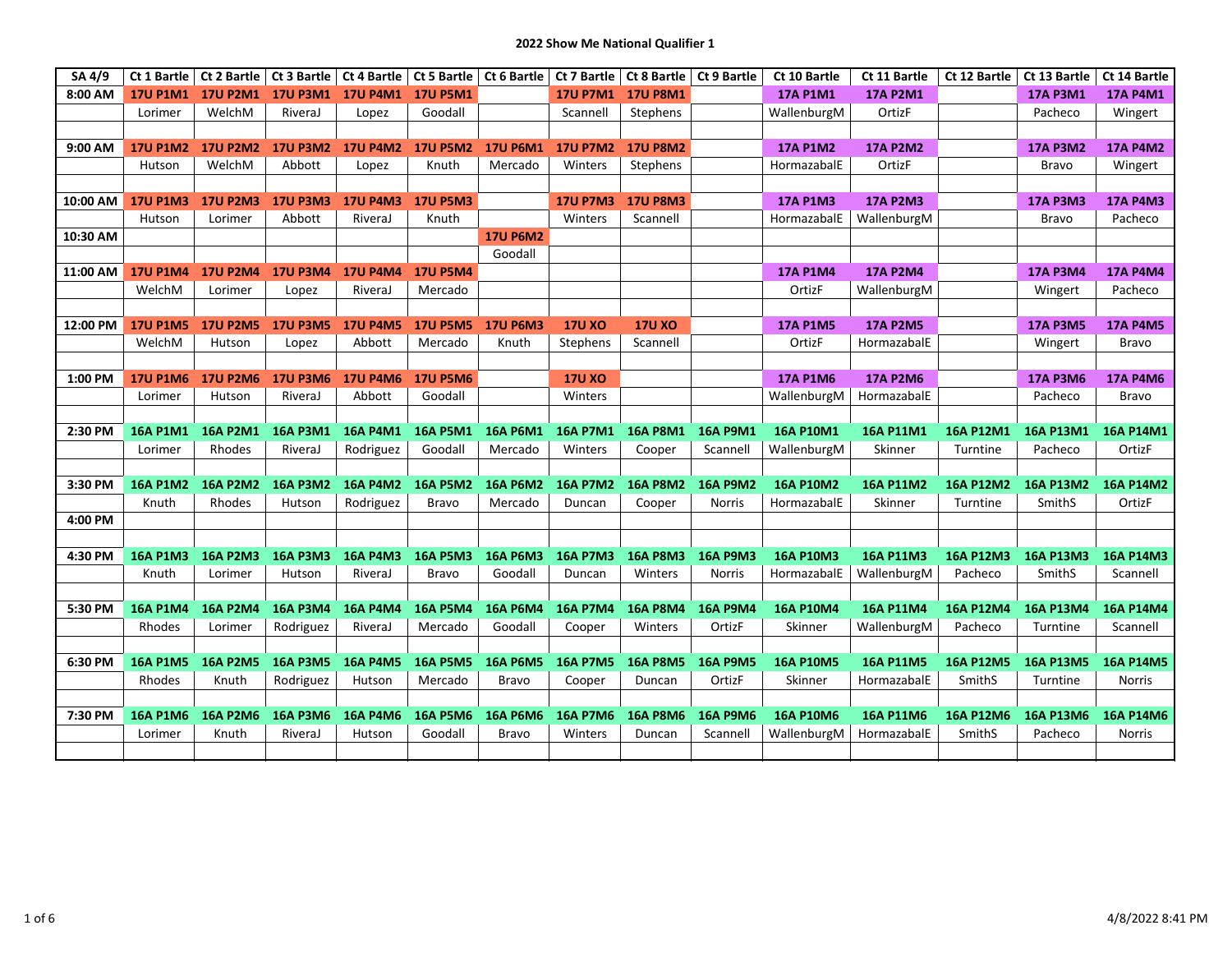| SA 4/9   | Ct 15 Bartle |                 | Ct 16 Bartle   Ct 17 Bartle | Ct 18 Bartle    |                  | Ct 19 Bartle   Ct 20 Bartle   Ct 21 Bartle |                  | Ct 22 Bartle     |                 | Ct 23 Bartle   Ct 24 Bartle | Ct 25 Bartle    | Ct 26 Bartle    | Ct 27 Bartle     | Ct 28 Bartle    |
|----------|--------------|-----------------|-----------------------------|-----------------|------------------|--------------------------------------------|------------------|------------------|-----------------|-----------------------------|-----------------|-----------------|------------------|-----------------|
| 8:00 AM  |              | 150 P1M1        | <b>150 P2M1</b>             | 150 P3M1        | 150 P4M1         | <b>150 P5M1</b>                            | 150 P6M1         | <b>150 P7M8</b>  | <b>150 P7M4</b> | <b>150 P8M8</b>             | <b>150 P8M4</b> | 170 P1M1        | 170 P2M1         | 170 P3M1        |
|          |              | Stejskal        | Matabire                    | Sutor           | Salmen           | Chapman                                    | Corona           | Bentley          | Gard            | <b>Baker</b>                | Garlitz         | Kocour          | Rhodes           | Stanley         |
|          |              |                 |                             |                 |                  |                                            |                  |                  | SmithA          |                             | Hiemke          |                 |                  |                 |
| 9:00 AM  |              | <b>150 P1M2</b> | <b>150 P2M2</b>             | <b>150 P3M2</b> | <b>150 P4M2</b>  | <b>150 P5M2</b>                            | <b>150 P6M2</b>  | <b>150 P7M2</b>  | <b>150 P7M7</b> | <b>150 P8M2</b>             | <b>150 P8M7</b> | 170 P1M2        | <b>170 P2M2</b>  | <b>170 P3M2</b> |
|          |              | Sepulveda       | Matabire                    | Duncan          | Salmen           | McLearen                                   | Corona           | Kirlin           | SmithA          | Gubbels                     | Hiemke          | VanderMeerJ     | Rhodes           | Messer          |
|          |              |                 |                             |                 |                  |                                            |                  |                  | Gard            |                             | Garlitz         |                 |                  |                 |
| 10:00 AM |              | <b>150 P1M3</b> | <b>150 P2M3</b>             | <b>150 P3M3</b> | <b>150 P4M3</b>  | <b>150 P5M3</b>                            | <b>150 P6M3</b>  |                  |                 |                             |                 | 170 P1M3        | <b>170 P2M3</b>  | <b>170 P3M3</b> |
|          |              | Sepulveda       | Stejskal                    | Duncan          | Sutor            | McLearen                                   | Chapman          |                  |                 |                             |                 | VanderMeerJ     | Kocour           | Messer          |
| 10:30 AM |              |                 |                             |                 |                  |                                            |                  |                  |                 |                             |                 |                 |                  |                 |
|          |              |                 |                             |                 |                  |                                            |                  |                  |                 |                             |                 |                 |                  |                 |
| 11:00 AM |              | <b>150 P1M4</b> | <b>150 P2M4</b>             | <b>150 P3M4</b> | <b>150 P4M4</b>  | <b>150 P5M4</b>                            | <b>150 P6M4</b>  | <b>150 P7M5</b>  | <b>150 P7M6</b> | <b>150 P8M5</b>             | <b>150 P8M6</b> | <b>170 P1M4</b> | <b>170 P2M4</b>  | <b>170 P3M4</b> |
|          |              | Matabire        | Stejskal                    | Salmen          | Sutor            | Corona                                     | Chapman          | SmithA           | Bentley         | Hiemke                      | Baker           | Rhodes          | Kocour           | Padilla         |
|          |              |                 |                             |                 |                  |                                            |                  |                  | Kirlin          |                             | Gubbels         |                 |                  |                 |
| 12:00 PM |              | <b>150 P1M5</b> | <b>150 P2M5</b>             | <b>150 P3M5</b> | <b>150 P4M5</b>  | <b>150 P5M5</b>                            | <b>150 P6M5</b>  | <b>150 P7M1</b>  | <b>150 P7M9</b> | 150 P8M1                    | <b>150 P8M9</b> | <b>170 P1M5</b> | <b>170 P2M5</b>  | <b>170 P3M5</b> |
|          |              | Matabire        | Sepulveda                   | Salmen          | Duncan           | Corona                                     | McLearen         | Kirlin           | Gard            | Gubbels                     | Garlitz         | Rhodes          | VanderMeerJ      | Padilla         |
|          |              |                 |                             |                 |                  |                                            |                  |                  | Bentley         |                             | <b>Baker</b>    |                 |                  |                 |
| 1:00 PM  |              | 150 P1M6        | <b>150 P2M6</b>             | <b>150 P3M6</b> | <b>150 P4M6</b>  | <b>150 P5M6</b>                            | 150 P6M6         | 150 P7M10        | <b>150 P7M3</b> | <b>150 P8M10</b>            | <b>150 P8M3</b> | 170 P1M6        | 170 P2M6         | 170 P3M6        |
|          |              | Stejskal        | Sepulveda                   | Sutor           | Duncan           | Chapman                                    | McLearen         | SmithA           | Bentley         | Hiemke                      | Baker           | Kocour          | VanderMeerJ      | Stanley         |
|          |              |                 |                             |                 |                  |                                            |                  |                  | Gard            |                             | Garlitz         |                 |                  |                 |
| 2:30 PM  | 16A P15M1    |                 | 16A P16M1                   | 16A P17M1       | 16A P18M1        | 16A P19M1                                  | 16A P20M1        | 16A P21M1        | 16A P22M1       | 16A P23M1                   | 16A P24M1       |                 | 16A P25M1        | 16A P26M1       |
|          | Corona       |                 | Sepulveda                   | Sutor           | WelchM           | Chapman                                    | Lundy            | Gubbels          | Swanson         | Gard                        | Fosselius       |                 | Kirlin           | Livingston      |
|          |              |                 |                             |                 |                  |                                            |                  |                  |                 |                             |                 |                 |                  |                 |
| 3:30 PM  | 16A P15M2    |                 | 16A P16M2                   | 16A P17M2       | 16A P18M2        | 16A P19M2                                  | <b>16A P20M2</b> | 16A P21M2        | 16A P22M2       | 16A P23M2                   | 16A P24M2       |                 | 16A P25M2        | 16A P26M2       |
|          | Stejskal     |                 | Sepulveda                   | Martin          | WelchM           | Hunt                                       | Lundy            | Garlitz          | Swanson         | WhiteP                      | Fosselius       |                 | Hiemke           | Livingston      |
| 4:00 PM  |              |                 |                             |                 |                  |                                            |                  |                  |                 |                             |                 |                 |                  |                 |
|          |              |                 |                             |                 |                  |                                            |                  |                  |                 |                             |                 |                 |                  |                 |
| 4:30 PM  | 16A P15M3    |                 | 16A P16M3                   | 16A P17M3       | 16A P18M3        | 16A P19M3                                  | 16A P20M3        | 16A P21M3        | 16A P22M3       | 16A P23M3                   | 16A P24M3       |                 | 16A P25M3        | 16A P26M3       |
|          | Stejskal     |                 | Corona                      | Martin          | Sutor            | Hunt                                       | Chapman          | Garlitz          | Gubbels         | WhiteP                      | Gard            |                 | Hiemke           | Kirlin          |
|          |              |                 |                             |                 |                  |                                            |                  |                  |                 |                             |                 |                 |                  |                 |
| 5:30 PM  | 16A P15M4    |                 | 16A P16M4                   | 16A P17M4       | 16A P18M4        | 16A P19M4                                  | <b>16A P20M4</b> | 16A P21M4        | 16A P22M4       | 16A P23M4                   | 16A P24M4       |                 | 16A P25M4        | 16A P26M4       |
|          | Sepulveda    |                 | Corona                      | WelchM          | Sutor            | Lundy                                      | Chapman          | Swanson          | Gubbels         | Fosselius                   | Gard            |                 | Livingston       | Kirlin          |
|          |              |                 |                             |                 |                  |                                            |                  |                  |                 |                             |                 |                 |                  |                 |
| 6:30 PM  | 16A P15M5    |                 | 16A P16M5                   | 16A P17M5       | <b>16A P18M5</b> | 16A P19M5                                  | <b>16A P20M5</b> | <b>16A P21M5</b> | 16A P22M5       | 16A P23M5                   | 16A P24M5       |                 | <b>16A P25M5</b> | 16A P26M5       |
|          | Sepulveda    |                 | Stejskal                    | WelchM          | Martin           | Lundy                                      | Hunt             | Swanson          | Garlitz         | Fosselius                   | WhiteP          |                 | Livingston       | Hiemke          |
|          |              |                 |                             |                 |                  |                                            |                  |                  |                 |                             |                 |                 |                  |                 |
| 7:30 PM  | 16A P15M6    |                 | 16A P16M6                   | 16A P17M6       | 16A P18M6        | 16A P19M6                                  | 16A P20M6        | 16A P21M6        | 16A P22M6       | 16A P23M6                   | 16A P24M6       |                 | 16A P25M6        | 16A P26M6       |
|          | Corona       |                 | Stejskal                    | Sutor           | Martin           | Chapman                                    | Hunt             | Gubbels          | Garlitz         | Gard                        | WhiteP          |                 | Kirlin           | Hiemke          |
|          |              |                 |                             |                 |                  |                                            |                  |                  |                 |                             |                 |                 |                  |                 |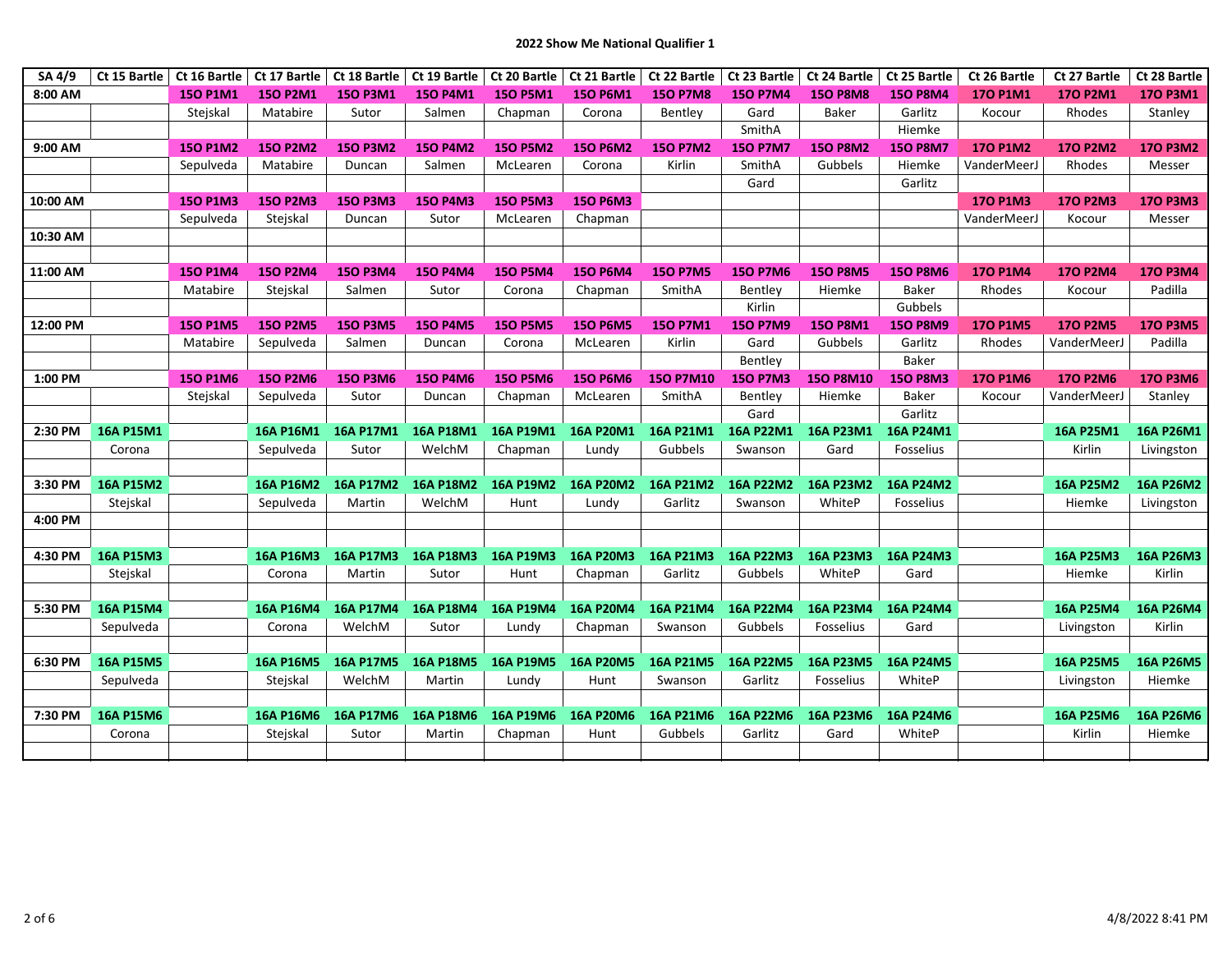| SA 4/9   | Ct 29 Bartle    | Ct 30 Bartle    | Ct 31 Bartle    |                  | Ct 32 Bartle   Ct 33 Bartle   Ct 34 Bartle |                  | Ct 35 Bartle    | Ct 36 Bartle   Ct 37 Bartle |                 | Ct 38 Bartle    | Ct 39 Bartle    | Ct 40 Bartle    | Ct 41 Bartle    |
|----------|-----------------|-----------------|-----------------|------------------|--------------------------------------------|------------------|-----------------|-----------------------------|-----------------|-----------------|-----------------|-----------------|-----------------|
| 8:00 AM  | 170 P4M1        | <b>170 P5M1</b> |                 | 170 P7M1         | <b>170 P8M1</b>                            |                  | 160 P1M1        | <b>160 P2M1</b>             | 160 P3M1        | 160 P4M1        | <b>160 P5M1</b> |                 | 160 P7M1        |
|          | Padilla         | Taylor          |                 | Livingston       | Cooper                                     |                  | <b>Benedict</b> | Thomas                      | Rogers          | <b>Bradley</b>  | Werner          |                 | WallenburgR     |
|          |                 |                 |                 |                  |                                            |                  |                 |                             |                 |                 |                 |                 |                 |
| 9:00 AM  | <b>170 P4M2</b> | <b>170 P5M2</b> | 170 P6M1        | <b>170 P7M2</b>  | <b>170 P8M2</b>                            |                  | <b>160 P1M2</b> | <b>160 P2M2</b>             | <b>160 P3M2</b> | <b>160 P4M2</b> | <b>160 P5M2</b> | 160 P6M1        | <b>160 P7M2</b> |
|          | Padilla         | Skinner         | Rodriguez       | Brown            | Cooper                                     |                  | Becker          | Thomas                      | Ewart           | <b>Bradley</b>  | Gilliam         | Garcia          | Grandpre        |
|          |                 |                 |                 |                  |                                            |                  |                 |                             |                 |                 |                 |                 |                 |
| 10:00 AM | <b>170 P4M3</b> | <b>170 P5M3</b> |                 | <b>170 P7M3</b>  | <b>170 P8M3</b>                            |                  | <b>160 P1M3</b> | <b>160 P2M3</b>             | <b>160 P3M3</b> | 160 P4M3        | <b>160 P5M3</b> |                 | <b>160 P7M3</b> |
|          | Stanley         | Skinner         |                 | Brown            | Livingston                                 |                  | <b>Becker</b>   | Benedict                    | Ewart           | Rogers          | Gilliam         |                 | Grandpre        |
| 10:30 AM |                 |                 | <b>170 P6M2</b> |                  |                                            |                  |                 |                             |                 |                 |                 | <b>160 P6M2</b> |                 |
|          |                 |                 | Taylor          |                  |                                            |                  |                 |                             |                 |                 |                 | Werner          |                 |
| 11:00 AM | <b>170 P4M4</b> | <b>170 P5M4</b> |                 |                  |                                            |                  | <b>160 P1M4</b> | <b>160 P2M4</b>             | <b>160 P3M4</b> | <b>160 P4M4</b> | <b>160 P5M4</b> |                 |                 |
|          | Stanley         | Rodriguez       |                 |                  |                                            |                  | Thomas          | Benedict                    | <b>Bradley</b>  | Rogers          | Garcia          |                 |                 |
|          |                 |                 |                 |                  |                                            |                  |                 |                             |                 |                 |                 |                 |                 |
| 12:00 PM | <b>170 P4M5</b> | <b>170 P5M5</b> | <b>170 P6M3</b> | <b>170 XO</b>    | <b>170 XO</b>                              |                  | <b>160 P1M5</b> | <b>160 P2M5</b>             | <b>160 P3M5</b> | <b>160 P4M5</b> | <b>160 P5M5</b> | <b>160 P6M3</b> | <b>160 XO</b>   |
|          | Messer          | Rodriguez       | Skinner         | Cooper           | Livingston                                 |                  | Thomas          | Becker                      | <b>Bradley</b>  | Ewart           | Garcia          | Gilliam         | Gonzalez        |
|          |                 |                 |                 |                  |                                            |                  |                 |                             |                 |                 |                 |                 |                 |
| 1:00 PM  | <b>170 P4M6</b> | <b>170 P5M6</b> |                 | 170 XO           |                                            |                  | <b>160 P1M6</b> | 160 P2M6                    | 160 P3M6        | 160 P4M6        | <b>160 P5M6</b> |                 | <b>160 XO</b>   |
|          | Messer          | Taylor          |                 | Brown            |                                            |                  | <b>Benedict</b> | Becker                      | Rogers          | Ewart           | Werner          |                 | Grandpre        |
|          |                 |                 |                 |                  |                                            |                  |                 |                             |                 |                 |                 |                 |                 |
| 2:30 PM  | 16A P30M1       | 16A P31M1       | 16A P32M1       | 16A P27M1        | 16A P28M1                                  | 16A P29M1        | <b>17L P1M1</b> | <b>17L P2M1</b>             | <b>17L P3M1</b> | <b>17L P4M1</b> | <b>17L P5M1</b> | <b>17L P6M1</b> | <b>17L P7M1</b> |
|          | Wingert         | Garcia          | Gunter          | Lopez            | Stephens                                   | Le               | Benedict        | <b>Bradley</b>              | Rogers          | Gilliam         | Werner          | Gonzalez        | Grandpre        |
|          |                 |                 |                 |                  |                                            |                  |                 |                             |                 |                 |                 |                 |                 |
| 3:30 PM  | 16A P30M2       | 16A P31M2       |                 | 16A P27M2        | 16A P28M2                                  | 16A P29M2        | <b>17L P1M2</b> | <b>17L P2M2</b>             | <b>17L P3M2</b> | <b>17L P4M2</b> | <b>17L P5M2</b> | <b>17L P6M2</b> | <b>17L P7M2</b> |
|          | <b>Baker</b>    | Garcia          |                 | Lopez            | McLearen                                   | Le               | Messer          | <b>Bradley</b>              | Becker          | Gilliam         | VanderMeerJ     | Gonzalez        | Stanley         |
| 4:00 PM  |                 |                 | 16A P32M2       |                  |                                            |                  |                 |                             |                 |                 |                 |                 |                 |
|          |                 |                 | Gunter          |                  |                                            |                  |                 |                             |                 |                 |                 |                 |                 |
| 4:30 PM  | 16A P30M3       | 16A P31M3       |                 | 16A P27M3        | 16A P28M3                                  | 16A P29M3        | <b>17L P1M3</b> | <b>17L P2M3</b>             | <b>17L P3M3</b> | <b>17L P4M3</b> | <b>17L P5M3</b> | <b>17L P6M3</b> | <b>17L P7M3</b> |
|          | Baker           | Garcia          |                 | Wingert          | McLearen                                   | Stephens         | Messer          | <b>Benedict</b>             | Becker          | Rogers          | VanderMeerJ     | Werner          | Stanley         |
|          |                 |                 |                 |                  |                                            |                  |                 |                             |                 |                 |                 |                 |                 |
| 5:30 PM  |                 |                 | 16A P32M3       | 16A P27M4        | 16A P28M4                                  | 16A P29M4        | <b>17L P1M4</b> | <b>17L P2M4</b>             | <b>17L P3M4</b> | <b>17L P4M4</b> | <b>17L P5M4</b> | <b>17L P6M4</b> | <b>17L P7M4</b> |
|          |                 |                 | Gunter          | Wingert          | Le                                         | Stephens         | <b>Bradley</b>  | Benedict                    | Gilliam         | Rogers          | Gonzalez        | Werner          | WallenburgR     |
|          |                 |                 |                 |                  |                                            |                  |                 |                             |                 |                 |                 |                 |                 |
| 6:30 PM  | <b>16A XO</b>   | <b>16A XO</b>   |                 | <b>16A P27M5</b> | <b>16A P28M5</b>                           | <b>16A P29M5</b> | <b>17L P1M5</b> | <b>17L P2M5</b>             | <b>17L P3M5</b> | <b>17L P4M5</b> | <b>17L P5M5</b> | <b>17L P6M5</b> | <b>17L P7M5</b> |
|          | Lopez           | Garcia          |                 | <b>Baker</b>     | Le                                         | McLearen         | <b>Bradley</b>  | Messer                      | Gilliam         | Becker          | Gonzalez        | VanderMeerJ     | WallenburgR     |
|          |                 |                 |                 |                  |                                            |                  |                 |                             |                 |                 |                 |                 |                 |
| 7:30 PM  | <b>16A XO</b>   |                 |                 | 16A P27M6        | 16A P28M6                                  | 16A P29M6        | <b>17L P1M6</b> | <b>17L P2M6</b>             | <b>17L P3M6</b> | <b>17L P4M6</b> | <b>17L P5M6</b> | <b>17L P6M6</b> | <b>17L P7M6</b> |
|          | Wingert         |                 |                 | Baker            | Stephens                                   | McLearen         | <b>Benedict</b> | Messer                      | Rogers          | Becker          | Werner          | VanderMeerJ     | Grandpre        |
|          |                 |                 |                 |                  |                                            |                  |                 |                             |                 |                 |                 |                 |                 |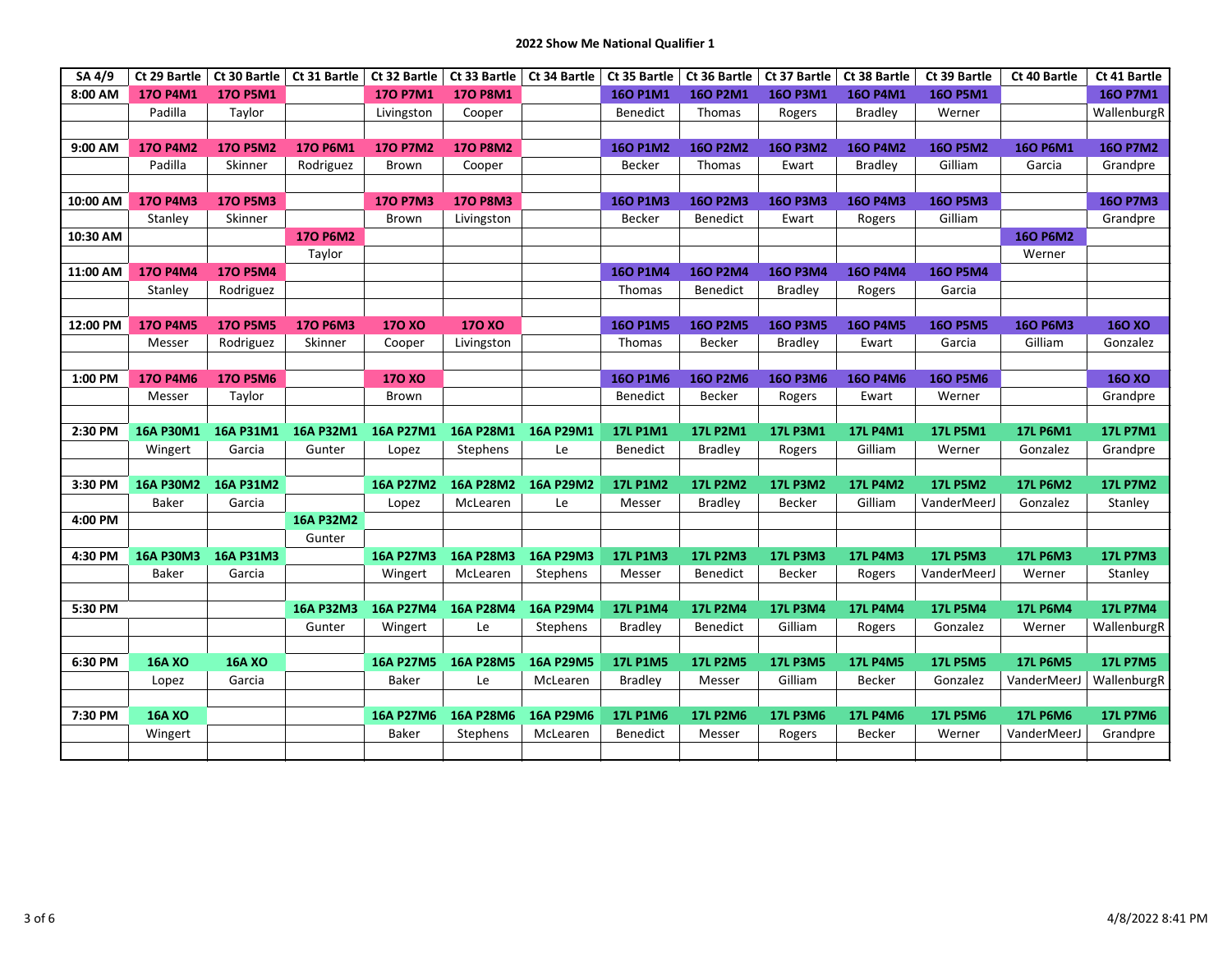| SA 4/9   | Ct 42 Bartle    | Ct 43 Bartle    | Ct 44 Bartle     | Ct 45 Bartle    | Ct 46 Bartle    | Ct 47 Bartle    | Ct 48 Bartle    | Ct 49 Bartle    | Ct 50 Bartle    | Ct 51 Bartle    | Ct 52 Bartle    | Ct 53 Bartle     | Ct 54 Bartle     |
|----------|-----------------|-----------------|------------------|-----------------|-----------------|-----------------|-----------------|-----------------|-----------------|-----------------|-----------------|------------------|------------------|
| 8:00 AM  | <b>160 P8M1</b> |                 | <b>16U P1M1</b>  | <b>16U P2M1</b> | <b>16U P3M1</b> | <b>16U P4M1</b> | <b>16U P5M1</b> | <b>16U P6M1</b> | <b>16U P7M1</b> | <b>16U P8M1</b> | <b>16U P9M1</b> |                  | <b>16U P11M1</b> |
|          | Gonzalez        |                 | Keeney           | RiveraM         | Chase           | Claxton         | Schmitz         | Gunter          | Veitenheimer    | Le              | <b>Branin</b>   |                  | Turntine         |
|          |                 |                 |                  |                 |                 |                 |                 |                 |                 |                 |                 |                  |                  |
| 9:00 AM  | <b>160 P8M2</b> |                 | <b>16U P1M2</b>  | <b>16U P2M2</b> | <b>16U P3M2</b> | <b>16U P4M2</b> | <b>16U P5M2</b> | <b>16U P6M2</b> | <b>16U P7M2</b> | <b>16U P8M2</b> | <b>16U P9M2</b> | <b>16U P10M1</b> | <b>16U P11M2</b> |
|          | Gonzalez        |                 | <b>Sullins</b>   | RiveraM         | WhiteP          | Claxton         | Chism           | Gunter          | <b>Norris</b>   | Le              | Lundy           | Swanson          | Waldman          |
|          |                 |                 |                  |                 |                 |                 |                 |                 |                 |                 |                 |                  |                  |
| 10:00 AM | <b>160 P8M3</b> |                 | <b>16U P1M3</b>  | <b>16U P2M3</b> | <b>16U P3M3</b> | <b>16U P4M3</b> | <b>16U P5M3</b> | <b>16U P6M3</b> | <b>16U P7M3</b> | <b>16U P8M3</b> | <b>16U P9M3</b> |                  | <b>16U P11M3</b> |
|          | WallenburgR     |                 | <b>Sullins</b>   | Keeney          | WhiteP          | Chase           | Chism           | Schmitz         | <b>Norris</b>   | Veitenheimer    | Lundy           |                  | Waldman          |
| 10:30 AM |                 |                 |                  |                 |                 |                 |                 |                 |                 |                 |                 | <b>16U P10M2</b> |                  |
|          |                 |                 |                  |                 |                 |                 |                 |                 |                 |                 |                 | <b>Branin</b>    |                  |
| 11:00 AM |                 |                 | <b>16U P1M4</b>  | <b>16U P2M4</b> | <b>16U P3M4</b> | <b>16U P4M4</b> | <b>16U P5M4</b> | <b>16U P6M4</b> | <b>16U P7M4</b> | <b>16U P8M4</b> | <b>16U P9M4</b> |                  |                  |
|          |                 |                 | RiveraM          | Keeney          | Claxton         | Chase           | Gunter          | Schmitz         | Le              | Veitenheimer    | Swanson         |                  |                  |
|          |                 |                 |                  |                 |                 |                 |                 |                 |                 |                 |                 |                  |                  |
| 12:00 PM | <b>160 XO</b>   |                 | <b>16U P1M5</b>  | <b>16U P2M5</b> | <b>16U P3M5</b> | <b>16U P4M5</b> | <b>16U P5M5</b> | <b>16U P6M5</b> | <b>16U P7M5</b> | <b>16U P8M5</b> | <b>16U P9M5</b> | <b>16U P10M3</b> | <b>16U XO</b>    |
|          | WallenburgR     |                 | RiveraM          | Sullins         | Claxton         | WhiteP          | Gunter          | Chism           | Le              | <b>Norris</b>   | Swanson         | Lundy            | Castro           |
|          |                 |                 |                  |                 |                 |                 |                 |                 |                 |                 |                 |                  |                  |
| 1:00 PM  |                 |                 | <b>16U P1M6</b>  | <b>16U P2M6</b> | <b>16U P3M6</b> | <b>16U P4M6</b> | <b>16U P5M6</b> | <b>16U P6M6</b> | <b>16U P7M6</b> | <b>16U P8M6</b> | <b>16U P9M6</b> |                  | <b>16U XO</b>    |
|          |                 |                 | Keeney           | <b>Sullins</b>  | Chase           | WhiteP          | Schmitz         | Chism           | Veitenheimer    | <b>Norris</b>   | <b>Branin</b>   |                  | Waldman          |
|          |                 |                 |                  |                 |                 |                 |                 |                 |                 |                 |                 |                  |                  |
| 2:30 PM  | <b>17L P8M1</b> | <b>17L P9M1</b> | 17L P10M1        |                 | <b>16L P1M1</b> | <b>16L P2M1</b> | <b>16L P3M1</b> | <b>16L P4M1</b> | <b>16L P5M1</b> |                 | <b>16L P9M1</b> | <b>16L P10M1</b> | <b>16L P6M1</b>  |
|          | WallenburgR     | Huber           | Keeney           |                 | Chase           | Thomas          | Schmitz         | Salmen          | Veitenheimer    |                 | <b>Branin</b>   | RiveraM          | Waldman          |
|          |                 |                 |                  |                 |                 |                 |                 |                 |                 |                 |                 |                  |                  |
| 3:30 PM  | <b>17L P8M2</b> | <b>17L P9M2</b> | <b>17L P10M2</b> |                 | <b>16L P1M2</b> | <b>16L P2M2</b> | <b>16L P3M2</b> | <b>16L P4M2</b> | <b>16L P5M2</b> |                 | <b>16L P9M2</b> | <b>16L P10M2</b> | <b>16L P6M2</b>  |
|          | WallenburgR     | <b>Brown</b>    | Keeney           |                 | Ewart           | Thomas          | Kocour          | Salmen          | Veitenheimer    |                 | Taylor          | RiveraM          | <b>Sullins</b>   |
| 4:00 PM  |                 |                 |                  |                 |                 |                 |                 |                 |                 |                 |                 |                  |                  |
|          |                 |                 |                  |                 |                 |                 |                 |                 |                 |                 |                 |                  |                  |
| 4:30 PM  | <b>17L P8M3</b> | <b>17L P9M3</b> | <b>17L P10M3</b> |                 | <b>16L P1M3</b> | <b>16L P2M3</b> | <b>16L P3M3</b> | <b>16L P4M3</b> | <b>16L P5M3</b> |                 | <b>16L P9M3</b> | <b>16L P10M3</b> | <b>16L P6M3</b>  |
|          | Grandpre        | <b>Brown</b>    | Huber            |                 | Ewart           | Chase           | Kocour          | Schmitz         | <b>Branin</b>   |                 | Taylor          | RiveraM          | <b>Sullins</b>   |
|          |                 |                 |                  |                 |                 |                 |                 |                 |                 |                 |                 |                  |                  |
| 5:30 PM  | <b>17L P8M4</b> | <b>17L P9M4</b> | <b>17L P10M4</b> |                 | <b>16L P1M4</b> | <b>16L P2M4</b> | <b>16L P3M4</b> | <b>16L P4M4</b> | <b>16L P5M4</b> |                 |                 |                  | <b>16L P6M4</b>  |
|          | Grandpre        | Keeney          | Huber            |                 | Thomas          | Chase           | Salmen          | Schmitz         | <b>Branin</b>   |                 |                 |                  | Padilla          |
|          |                 |                 |                  |                 |                 |                 |                 |                 |                 |                 |                 |                  |                  |
| 6:30 PM  | <b>17L P8M5</b> | <b>17L P9M5</b> | <b>17L P10M5</b> |                 | <b>16L P1M5</b> | <b>16L P2M5</b> | <b>16L P3M5</b> | <b>16L P4M5</b> | <b>16L P5M5</b> |                 | <b>16L XO</b>   | <b>16L XO</b>    | <b>16L P6M5</b>  |
|          | Stanley         | Keeney          | Brown            |                 | Thomas          | Ewart           | Salmen          | Kocour          | Taylor          |                 | Veitenheimer    | RiveraM          | Padilla          |
|          |                 |                 |                  |                 |                 |                 |                 |                 |                 |                 |                 |                  |                  |
| 7:30 PM  | <b>17L P8M6</b> | <b>17L P9M6</b> | <b>17L P10M6</b> |                 | <b>16L P1M6</b> | <b>16L P2M6</b> | <b>16L P3M6</b> | <b>16L P4M6</b> | <b>16L P5M6</b> |                 | <b>16L XO</b>   |                  | <b>16L P6M6</b>  |
|          | Stanley         | Huber           | Brown            |                 | Chase           | Ewart           | Schmitz         | Kocour          | Taylor          |                 | <b>Branin</b>   |                  | Waldman          |
|          |                 |                 |                  |                 |                 |                 |                 |                 |                 |                 |                 |                  |                  |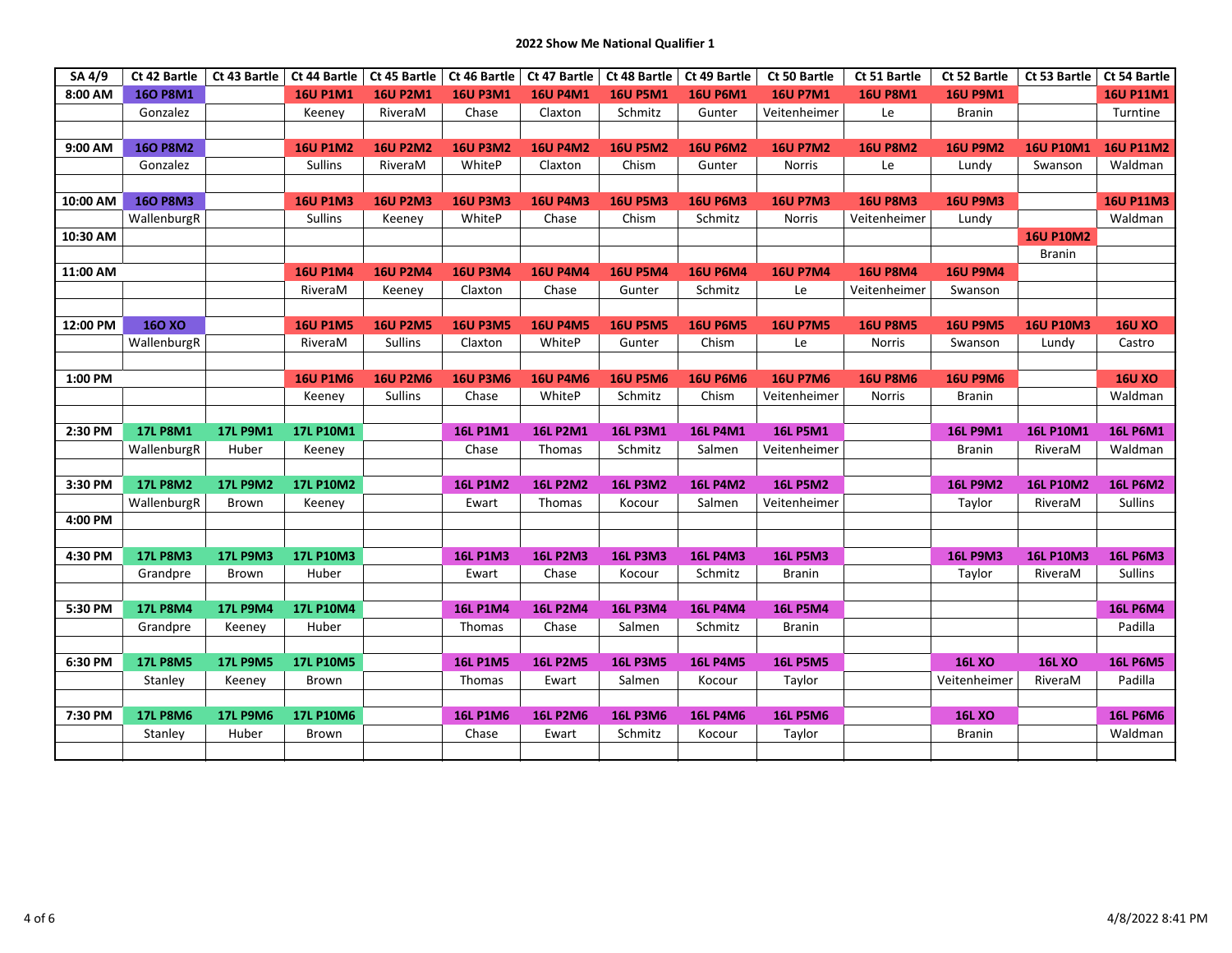| SA 4/9   |                  | Ct 55 Bartle   Ct 56 Bartle |                 |                 |                 |                 |                 |                  | Ct 57 Bartle   Ct 58 Bartle   Ct 59 Bartle   Ct 60 Bartle   Ct 61 Bartle   Ct 62 Bartle   Ct 63 Municipal   Ct 64 Municipal   Ct 65 Municipal   Ct 66 Municipal   Ct 66 Municipal |                 |                 |                 |
|----------|------------------|-----------------------------|-----------------|-----------------|-----------------|-----------------|-----------------|------------------|-----------------------------------------------------------------------------------------------------------------------------------------------------------------------------------|-----------------|-----------------|-----------------|
| 8:00 AM  | <b>16U P12M1</b> |                             | <b>17A P5M1</b> | <b>17A P6M1</b> | 17A P7M1        | <b>17A P8M1</b> | 17A P9M1        | 17A P10M1        |                                                                                                                                                                                   |                 |                 |                 |
|          | Castro           |                             | Worsham         | Dye             | Routsong        | Fosselius       | Greenland       | WelchL           |                                                                                                                                                                                   |                 |                 |                 |
|          |                  |                             |                 |                 |                 |                 |                 |                  |                                                                                                                                                                                   |                 |                 |                 |
| 9:00 AM  | <b>16U P12M2</b> |                             | <b>17A P5M2</b> | <b>17A P6M2</b> | <b>17A P7M2</b> | <b>17A P8M2</b> | <b>17A P9M2</b> | <b>17A P10M2</b> |                                                                                                                                                                                   |                 |                 |                 |
|          | Castro           |                             | Martin          | Dye             | Hunt            | Fosselius       | Mertz           | SmithS           |                                                                                                                                                                                   |                 |                 |                 |
|          |                  |                             |                 |                 |                 |                 |                 |                  |                                                                                                                                                                                   |                 |                 |                 |
| 10:00 AM | <b>16U P12M3</b> |                             | <b>17A P5M3</b> | <b>17A P6M3</b> | <b>17A P7M3</b> | <b>17A P8M3</b> | <b>17A P9M3</b> | 17A P10M3        |                                                                                                                                                                                   |                 |                 |                 |
|          | Turntine         |                             | Martin          | Worsham         | Hunt            | Routsong        | Greenland       | WelchL           |                                                                                                                                                                                   |                 |                 |                 |
| 10:30 AM |                  |                             |                 |                 |                 |                 |                 |                  |                                                                                                                                                                                   |                 |                 |                 |
|          |                  |                             |                 |                 |                 |                 |                 |                  |                                                                                                                                                                                   |                 |                 |                 |
| 11:00 AM |                  |                             | <b>17A P5M4</b> | <b>17A P6M4</b> | <b>17A P7M4</b> | <b>17A P8M4</b> | <b>17A P9M4</b> | <b>17A P10M4</b> |                                                                                                                                                                                   |                 |                 |                 |
|          |                  |                             | Dye             | Worsham         | Fosselius       | Routsong        | Greenland       | WelchL           |                                                                                                                                                                                   |                 |                 |                 |
|          |                  |                             |                 |                 |                 |                 |                 |                  |                                                                                                                                                                                   |                 |                 |                 |
| 12:00 PM | <b>16U XO</b>    |                             | <b>17A P5M5</b> | <b>17A P6M5</b> | <b>17A P7M5</b> | <b>17A P8M5</b> | <b>17A P9M5</b> | 17A P10M5        |                                                                                                                                                                                   |                 |                 |                 |
|          | Turntine         |                             | Dye             | Martin          | Fosselius       | Hunt            | Mertz           | SmithS           |                                                                                                                                                                                   |                 |                 |                 |
|          |                  |                             |                 |                 |                 |                 |                 |                  |                                                                                                                                                                                   |                 |                 |                 |
| 1:00 PM  |                  |                             | <b>17A P5M6</b> | 17A P6M6        | <b>17A P7M6</b> | <b>17A P8M6</b> | <b>17A P9M6</b> | 17A P10M6        |                                                                                                                                                                                   |                 |                 |                 |
|          |                  |                             | Worsham         | Martin          | Routsong        | Hunt            | Mertz           | SmithS           |                                                                                                                                                                                   |                 |                 |                 |
|          |                  |                             |                 |                 |                 |                 |                 |                  |                                                                                                                                                                                   |                 |                 |                 |
| 2:30 PM  | <b>16L P7M1</b>  | <b>16L P8M1</b>             | <b>15U P1M1</b> | <b>15U P2M1</b> | <b>15U P3M1</b> | <b>15U P4M1</b> | <b>15U P5M1</b> |                  |                                                                                                                                                                                   | <b>15U P6M1</b> | <b>15U P7M1</b> | <b>15U P8M1</b> |
|          | Padilla          | Matabire                    | Worsham         | Greenland       | Routsong        | Dye             | WelchL          |                  |                                                                                                                                                                                   | Castro          | Kreul           | Claxton         |
|          |                  |                             |                 |                 |                 |                 |                 |                  |                                                                                                                                                                                   |                 |                 |                 |
| 3:30 PM  | <b>16L P7M2</b>  | <b>16L P8M2</b>             | <b>15U P1M2</b> | <b>15U P2M2</b> | <b>15U P3M2</b> | <b>15U P4M2</b> | <b>15U P5M2</b> |                  |                                                                                                                                                                                   | <b>15U P6M2</b> | <b>15U P7M2</b> | <b>15U P8M2</b> |
|          | Padilla          | Abbott                      | Worsham         | Bentley         | Routsong        | SmithA          | WelchL          |                  |                                                                                                                                                                                   | Mertz           | Kreul           | Chism           |
| 4:00 PM  |                  |                             |                 |                 |                 |                 |                 |                  |                                                                                                                                                                                   |                 |                 |                 |
|          |                  |                             |                 |                 |                 |                 |                 |                  |                                                                                                                                                                                   |                 |                 |                 |
| 4:30 PM  | <b>16L P7M3</b>  | <b>16L P8M3</b>             | <b>15U P1M3</b> | <b>15U P2M3</b> | <b>15U P3M3</b> | <b>15U P4M3</b> | <b>15U P5M3</b> |                  |                                                                                                                                                                                   | <b>15U P6M3</b> | <b>15U P7M3</b> | <b>15U P8M3</b> |
|          | Waldman          | Abbott                      | Matabire        | Bentley         | Greenland       | SmithA          | <b>Dye</b>      |                  |                                                                                                                                                                                   | Mertz           | Castro          | Claxton         |
|          |                  |                             |                 |                 |                 |                 |                 |                  |                                                                                                                                                                                   |                 |                 |                 |
| 5:30 PM  | <b>16L P7M4</b>  | <b>16L P8M4</b>             | <b>15U P1M4</b> | <b>15U P2M4</b> | <b>15U P3M4</b> | <b>15U P4M4</b> | <b>15U P5M4</b> |                  |                                                                                                                                                                                   | <b>15U P6M4</b> | <b>15U P7M4</b> | <b>15U P8M4</b> |
|          | Waldman          | Worsham                     | Matabire        | Routsong        | Greenland       | WelchL          | Dye             |                  |                                                                                                                                                                                   | Kreul           | Castro          | Claxton         |
|          |                  |                             |                 |                 |                 |                 |                 |                  |                                                                                                                                                                                   |                 |                 |                 |
| 6:30 PM  | <b>16L P7M5</b>  | <b>16L P8M5</b>             | <b>15U P1M5</b> | <b>15U P2M5</b> | <b>15U P3M5</b> | <b>15U P4M5</b> | <b>15U P5M5</b> |                  |                                                                                                                                                                                   | <b>15U P6M5</b> | <b>15U P7M5</b> | <b>15U P8M5</b> |
|          | Sullins          | Worsham                     | Abbott          | Routsong        | Bentley         | WelchL          | SmithA          |                  |                                                                                                                                                                                   | Kreul           | Mertz           | Chism           |
|          |                  |                             |                 |                 |                 |                 |                 |                  |                                                                                                                                                                                   |                 |                 |                 |
| 7:30 PM  | <b>16L P7M6</b>  | <b>16L P8M6</b>             | <b>15U P1M6</b> | <b>15U P2M6</b> | <b>15U P3M6</b> | <b>15U P4M6</b> | <b>15U P5M6</b> |                  |                                                                                                                                                                                   | <b>15U P6M6</b> | <b>15U P7M6</b> | <b>15U P8M6</b> |
|          | Sullins          | Matabire                    | Abbott          | Greenland       | Bentley         | Dye             | SmithA          |                  |                                                                                                                                                                                   | Castro          | Mertz           | Chism           |
|          |                  |                             |                 |                 |                 |                 |                 |                  |                                                                                                                                                                                   |                 |                 |                 |